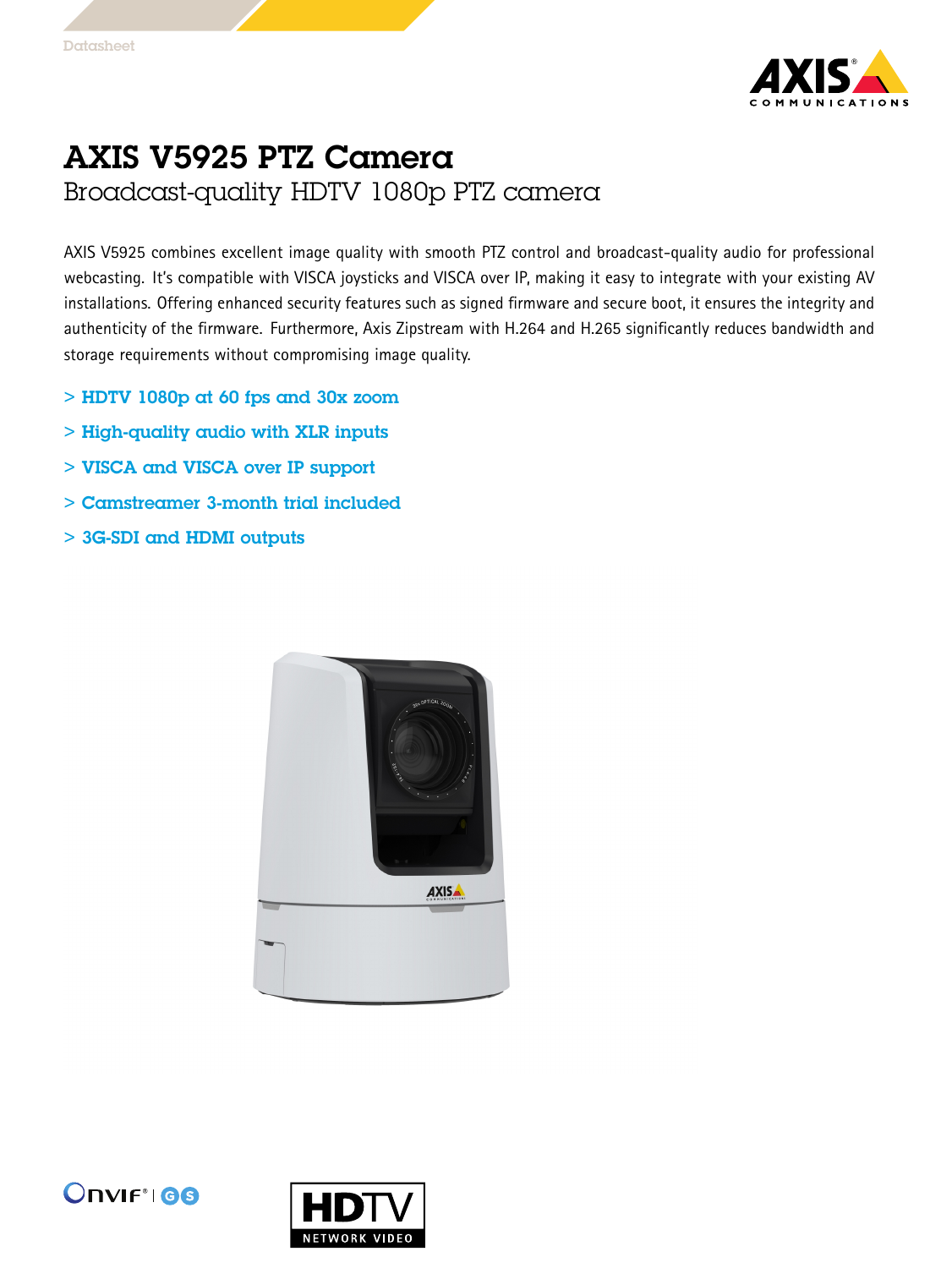## AXIS V5925 PTZ Camera

| Models                  |                                                                                                                                                                                                                                                                                                                                                                                 |
|-------------------------|---------------------------------------------------------------------------------------------------------------------------------------------------------------------------------------------------------------------------------------------------------------------------------------------------------------------------------------------------------------------------------|
| Camera                  |                                                                                                                                                                                                                                                                                                                                                                                 |
| Image sensor            | Progressive scan RGB CMOS 1/2.8"                                                                                                                                                                                                                                                                                                                                                |
| Lens                    | 4.4-132 mm, F1.4-4.6<br>Horizontal field of view: 62°-2.3°<br>Vertical field of view: 37°-1.3°<br>Autofocus, P-iris control                                                                                                                                                                                                                                                     |
| Day and night           | Automatically removable infrared-cut filter                                                                                                                                                                                                                                                                                                                                     |
| Minimum<br>illumination | Color: 1.0 lux at 30 IRE F1.4<br><b>B/W:</b> 0.03 lux at 30 IRE F1.4                                                                                                                                                                                                                                                                                                            |
| Shutter speed           | 1/10000 s to 1 s                                                                                                                                                                                                                                                                                                                                                                |
| Pan/Tilt/Zoom           | Pan: $\pm$ 170°, 0.2-100°/s<br>Tilt: -20° - 90°, 0.2-90°/s<br>Zoom: 30x Optical, 12x Digital, Total 360x<br>256 presets positions, Control queue, On-screen directional<br>indicator, Adjustable zoom speed, PTZ response profiles                                                                                                                                              |
| Video                   |                                                                                                                                                                                                                                                                                                                                                                                 |
| Video<br>compression    | H.264 (MPEG-4 Part 10/AVC) Baseline, Main and High Profiles<br>H.265 (MPEG-H Part 2/HEVC) Main Profile<br>Motion JPEG                                                                                                                                                                                                                                                           |
| <b>Resolution</b>       | 1920x1080 HDTV 1080p to 160x90<br>HDMI/SDI Output:<br>1080p@50/60 fps (50/60 Hz)                                                                                                                                                                                                                                                                                                |
| Frame rate              | Up to $60/50$ fps $(60/50$ Hz) in all resolutions                                                                                                                                                                                                                                                                                                                               |
| Video streaming         | Multiple, individually configurable streams in H.264, H.265 and<br>Motion JPEG<br>Axis Zipstream technology in H.264 and H.265<br>Controllable frame rate and bandwidth<br>VBR/ABR/MBR H.264/H.265<br>HDMI<br>HD-SDI: SMPTE 292<br>3G-SDI: SMPTE 424 , SMPTE 425 (3G-SDI mapping supports<br>Level A / Level B dual link mapping)                                               |
| lmage settings          | Saturation, brightness, sharpness, white balance, day/night<br>threshold, exposure mode, exposure zones, defogging, rotation:<br>$0^{\circ}$ , 180 $^{\circ}$                                                                                                                                                                                                                   |
| Audio                   |                                                                                                                                                                                                                                                                                                                                                                                 |
| Audio streaming         | Two-way, stereo<br>HD-SDI: SMPTE ST 299-1<br>3G-SDI: SMPTE ST 299-2                                                                                                                                                                                                                                                                                                             |
| Audio encoding          | SDI: AES3 24 bit, 48 kHz<br>HDMI: LPCM<br>Network: AAC LC 8/16/32/44.1/48 kHz, G.711 PCM 8 kHz,<br>G.726 ADPCM 8 kHz, Opus 8/16/48 kHz, LPCM 48 kHz,<br>Configurable bit rate                                                                                                                                                                                                   |
| <b>XLR</b> input        | 2 balanced inputs (left/right)<br>Microphone phantom power 48 V<br>Balanced external microphone<br>Balanced line level<br>Line input impedance: >10 kOhm<br>Maximum input level: 4.4 Vrms<br><b>Bandwidth:</b> 20 Hz - 20 kHz ( $\pm$ 3 dB), may be limited by sample<br>rate<br>$THD + N: < 0.03\%$<br>Signal-to-Noise ratio: $> 85$ dB @ 0 dB gain, $> 78$ dB @<br>30 dB gain |
| 3.5 mm input            | Microphone Power 5 V via 2.2 kOhm<br>Unbalanced external microphone<br>Unbalanced line<br>Line input impedance: >10 kOhm<br>Maximum input level: 2.2 Vrms<br>Bandwidth: 20 Hz - 20 kHz $(\pm 3$ dB), may be limited by sample<br>rate<br>$THD+N: < 0.03\%$<br>Signal-to-Noise ratio: $> 87$ dB @ 0 dB gain, $> 83$ dB @<br>30 dB gain                                           |
| 3.5 mm output           | 3.5 mm unbalanced stereo output<br><b>Output impedance:</b> < 100 Ohm, short circuit proof<br>Maximum output level: $> 0.707$ Vrms<br>Bandwidth: 20 Hz - 20 kHz $(\pm 3$ dB), may be limited by sample<br>rate                                                                                                                                                                  |

|                                                | THD+N: < $0.03\%$ @ 10 kOhm load<br>Signal-to-Noise ratio: $> 87$ dB                                                                                                                                                                                                                                                                                                                                                                                                                                                                                                                                                                                                                                                   |
|------------------------------------------------|------------------------------------------------------------------------------------------------------------------------------------------------------------------------------------------------------------------------------------------------------------------------------------------------------------------------------------------------------------------------------------------------------------------------------------------------------------------------------------------------------------------------------------------------------------------------------------------------------------------------------------------------------------------------------------------------------------------------|
| SDI output                                     | Bandwidth: 20 Hz - 20 kHz $(\pm 3$ dB)<br>$THD + N: < 0.03\%$                                                                                                                                                                                                                                                                                                                                                                                                                                                                                                                                                                                                                                                          |
|                                                | Signal-to-Noise ratio: $> 87$ dB                                                                                                                                                                                                                                                                                                                                                                                                                                                                                                                                                                                                                                                                                       |
| <b>HDMI</b> output                             | Bandwidth: 20 Hz - 20 kHz $(\pm 3$ dB)<br>$THD+N: < 0.03\%$<br>Signal-to-Noise ratio: $> 87$ dB                                                                                                                                                                                                                                                                                                                                                                                                                                                                                                                                                                                                                        |
|                                                |                                                                                                                                                                                                                                                                                                                                                                                                                                                                                                                                                                                                                                                                                                                        |
| Network<br>Security                            | Password protection, IP address filtering, HTTPS <sup>a</sup> encryption,                                                                                                                                                                                                                                                                                                                                                                                                                                                                                                                                                                                                                                              |
|                                                | IEEE 802.1x (EAP-TLS) <sup>a</sup> network access control, digest<br>authentication, user access log, centralized certificate<br>management, brute force delay protection, signed firmware,<br>secure boot                                                                                                                                                                                                                                                                                                                                                                                                                                                                                                             |
| Supported<br>protocols                         | IPv4/v6, HTTP, HTTP/2, HTTPS <sup>a</sup> , SSL/TLS <sup>a</sup> , QoS Layer 3 DiffServ,<br>FTP, CIFS/SMB, SMTP, Bonjour, UPnP™, SNMP v1/v2c/v3 (MIB-II),<br>DNS, DynDNS, NTP, RTSP, RTP, SFTP, TCP, UDP, IGMPv1/v2/v3,<br>RTCP, ICMP, DHCPv4/v6, ARP, SOCKS, SSH, SIP, LLDP, MQTT,<br>Syslog, HDMI 1.4, 3G-SDI, VISCA                                                                                                                                                                                                                                                                                                                                                                                                 |
| System integration                             |                                                                                                                                                                                                                                                                                                                                                                                                                                                                                                                                                                                                                                                                                                                        |
| Application<br>Programming<br><b>Interface</b> | Open API for software integration, including VAPIX <sup>®</sup> and<br>AXIS Camera Application Platform; specifications at axis.com<br>AXIS Video Hosting System (AVHS) with One-Click Connection<br>ONVIF <sup>®</sup> Profile G and ONVIF <sup>®</sup> Profile S, specification at onvif.org<br>Support for Session Initiation Protocol (SIP) for integration with<br>Voice over IP (VoIP) systems, peer to peer or integrated with<br>SIP/PBX.                                                                                                                                                                                                                                                                      |
|                                                | <b>Event conditions</b> Analytics, external input, edge storage events, virtual inputs<br>through API<br>Audio: audio detection<br>Call: state, state change<br>Device status: above operating temperature, above or below<br>operating temperature, below operating temperature, fan failure,<br>IP address removed, network lost, new IP address, storage failure,<br>system ready, within operating temperature<br>Edge storage: recording ongoing, storage disruption<br>I/O: digital input, manual trigger, virtual input<br>PTZ: PTZ malfunctioning, PTZ movement, PTZ preset position<br>reached, PTZ ready<br>Scheduled and recurring: scheduled event<br>Video: average bitrate degradation, live stream open |
| <b>Event actions</b>                           | Record video: SD card and network share<br>Upload of images or video clips: FTP, SFTP, HTTP, HTTPS, network<br>share and email<br>Pre- and post-alarm video or image buffering for recording or<br>upload<br>Notification: email, HTTP, HTTPS, TCP and SNMP trap<br>PTZ: PTZ preset<br>Overlay text, external output activation, play audio clip, zoom<br>preset, day/night mode, make call                                                                                                                                                                                                                                                                                                                            |
| Data streaming                                 | Event data                                                                                                                                                                                                                                                                                                                                                                                                                                                                                                                                                                                                                                                                                                             |
| Built-in                                       | Pixel counter, leveling guide                                                                                                                                                                                                                                                                                                                                                                                                                                                                                                                                                                                                                                                                                          |
| installation aids                              |                                                                                                                                                                                                                                                                                                                                                                                                                                                                                                                                                                                                                                                                                                                        |
| Analytics<br>Applications                      | Included<br>AXIS Video Motion Detection, AXIS PTZ Autotracking<br>Support for AXIS Camera Application Platform enabling<br>installation of third-party applications, see axis.com/acap                                                                                                                                                                                                                                                                                                                                                                                                                                                                                                                                 |
| General                                        |                                                                                                                                                                                                                                                                                                                                                                                                                                                                                                                                                                                                                                                                                                                        |
| Casing                                         | ASA plastic cover<br>Color: White NCS S 1002-B                                                                                                                                                                                                                                                                                                                                                                                                                                                                                                                                                                                                                                                                         |
| Memory                                         | 1 GB RAM, 512 MB Flash                                                                                                                                                                                                                                                                                                                                                                                                                                                                                                                                                                                                                                                                                                 |
| Power                                          | 11-13 V DC (12 V power supply included), typical 14 W, max 25 W                                                                                                                                                                                                                                                                                                                                                                                                                                                                                                                                                                                                                                                        |
| Connectors                                     | RJ45 10BASE-T/100BASE-TX<br>Terminal block for 2 configurable alarm input/output<br>3.5 mm stereo mic/line in, 3.5 mm stereo line out<br>$XLR-3$ (left + right) mic/line in (with 48 V phantom power)<br>HDMI Type A, BNC for SDI<br>DC input<br>RS232 serial connector for VISCA                                                                                                                                                                                                                                                                                                                                                                                                                                      |
| Storage                                        | Support for microSD/microSDHC/microSDXC card                                                                                                                                                                                                                                                                                                                                                                                                                                                                                                                                                                                                                                                                           |